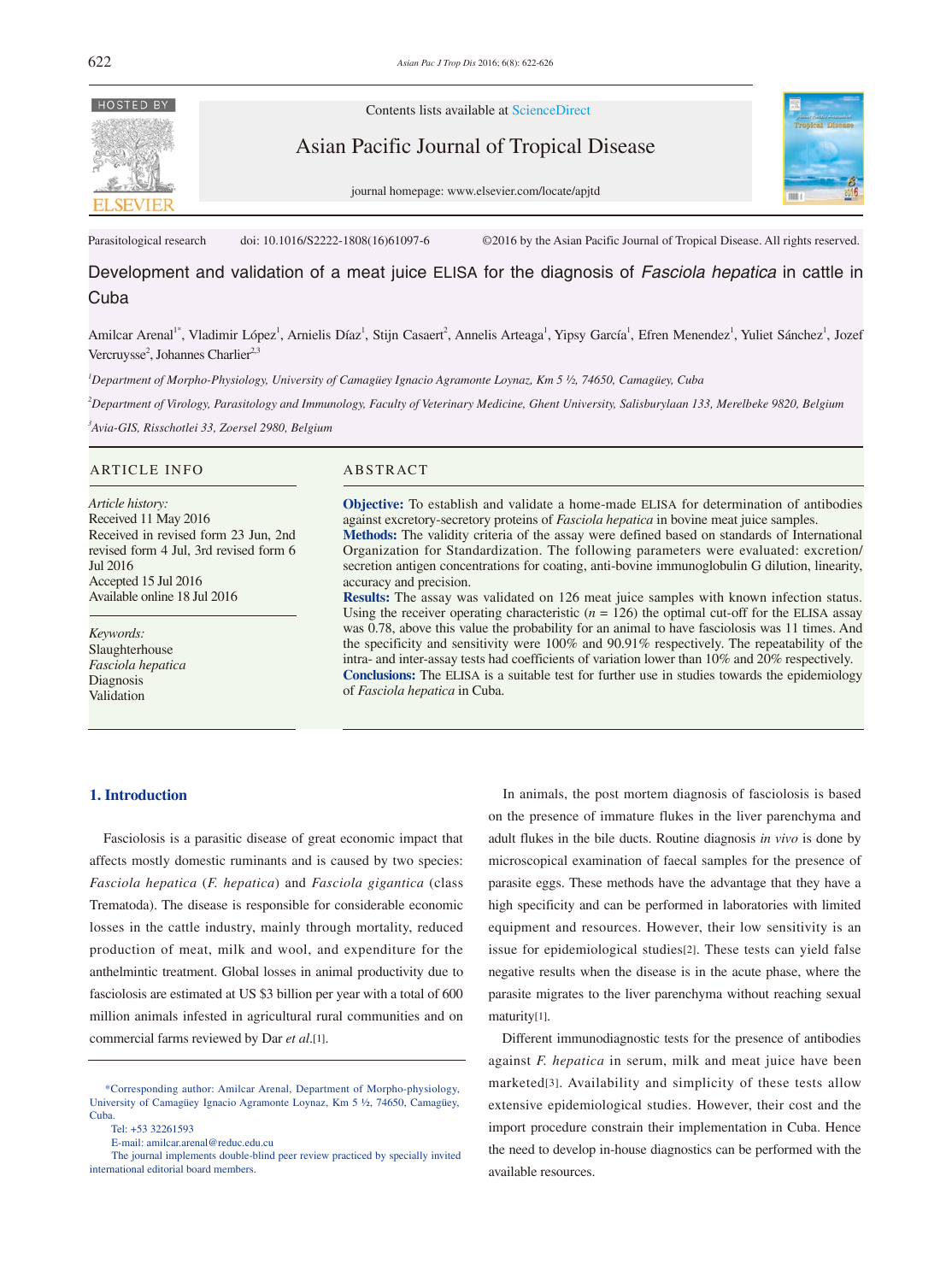Extensive epidemiological studies are currently lacking in Cuba. The only available data come from pathological routine inspections of slaughterhouses in the western and central provinces[4-6]. These studies indicated prevalence between 20%–50%. It is necessary to extend the studies to other regions with important ruminant production in Cuba. Camagüey Province in the east of the center region of Cuba is the main dairy region of the country and handles 25% of the national meat and milk production.

 The use of meat juices as sample matrix has several advantages compared to the use of sera. Because it is not necessary to make visits to farms and there is no need for specialized materials for the extraction and processing of blood[7]. Previously, good correlations had been described between antibodies to *F. hepatica* in meat juice and serum samples[8]. The aim of the present study was to establish and validate an ELISA for the determination of bovine fasciolosis in Camagüey Province, Cuba. Firstly, it was necessary to collect excretion/secretion (E/S) antigens from adult flukes and to develop an anti-bovine immunoglobulin G (IgG), in sheep. The ELISA was established evaluating the E/S antigens, anti-bovine IgG, antisheep IgG horseradish peroxidase and meat juice dilutions. It was validated considering the standards of International Organization for Standardization[9]. The optimal cut-off for the ELISA was determined using the receiver operating characteristic (ROC) curves non-parametric test.

# **2. Materials and methods**

# *2.1. E/S of F. hepatica antigens*

 Bovine livers infected with *F. hepatica* were obtained from the slaughterhouse in Cesar Escalante (21°24'1.1'' N, 77°57'48.1'' W) in Camagüey Province. In the laboratory, liver cross sections were performed and the bile canaliculi were slightly pressed to extract trematodes. The adult parasites were carried to a flask containing 300 mL of phosphate buffered saline (PBS)  $1 \times (KH_2PO_4 \cdot 0.17 \text{ mmol/L})$ ; Na<sub>2</sub>HPO<sub>4</sub> 8.45 mmol/L; KCl 2.61 mmol/L; NaCl 137.00 mmol/L, pH 7.2) and were washed several times with this solution until they were clean and all traces of blood and bile were removed. Ten centrifuge tubes each with 45 mL of PBS were used to collect E/S antigens. In each tube 15 *F. hepatica* adults were placed and incubated at 37 °C for 4 h. The tubes were centrifuged at 5000 g for 10 min at 4 °C and the supernatants with the E/S antigens were pooled to achieve homogeneity.

## *2.2. Protein quantification*

 Protein concentration was determined by the method of Bradford[10]. Briefly, 250 μL of Bradford reagent (1.17 mol/L Coomassie Blue G-250 (AppliChem, Darmstadt, Germany), 1.47 mol/L phosphoric acid and ethanol 5% v/v) was added to the sample of IgG or E/S antigens. It was incubated for 10 min at 25 °C in the dark and then the absorbance was measured at 595 nm using a Multiskan MCC/340 microplate reader (Fisher Scientific, Pittsburg, USA). Concentrations were estimated by a standard curve made with bovine serum albumin.

# *2.3. Obtaining anti-bovine IgG*

 To detect antibodies from cattle that recognize *F. hepatica*, it was necessary to develop a polyclonal anti-bovine IgG in sheep. Briefly, 100 µL of sepharose CL 4B (GE Healthcare, Invitrogen, Carlsbad, USA) coupled with protein G were incubated with 10 mL of bovine serum in immunoprecipitation buffer (Nonidet P40 1% v/v, 150 mmol/L NaCl, 50 mmol/L NaH<sub>2</sub>PO<sub>4</sub>-Na<sub>2</sub>HPO<sub>4</sub>, pH 7.4) for 2 h at 20 °C. The sepharose CL 4B was washed three times with 1 mL of immunoprecipitation buffer. Total bovine IgG was eluted with 100 µL of glycine 50 mmol/L, pH 3 and neutralized with 100 µL of Tris-HCl, pH 8.0.

 Then, a sheep of 30 kg live weight was injected three times intramuscularly with 50 µg of bovine IgG each, using adjuvant Montanide ISA 25 VG (SEPPIC, Paris, France) according to the manufacturer's recommendations. Injections were performed once a week during three consecutive weeks. Seven days after the last immunization, 15 mL blood collected via the jugular vein and serum was obtained by centrifugation at 3000 g for 15 min.

## *2.4. Meat juice samples and worm counts*

 Meat juice samples were obtained from the diaphragm of 126 cattle from 15 herds of Vertientes and Jimaguayú Municipalities. Worms were recovered by liver necropsy. Briefly, the gall bladder was removed, the major bile duct was opened with blunt scissors and any visible flukes were removed with blunt forceps. Finally, the liver was cut into 1–2 cm slices and reviewed carefully for any stages of the *F. hepatica*. The liver was classified as positive or negative (according to their infection or not with *F. hepatica*). About 50 g of the diaphragm of each animal was frozen overnight. One milliliter of the transudate was centrifuged for 5 min at 14000 g for removal of particulate matter and the supernatant was collected and stored at –20 °C until used.

## *2.5. Establishment of immunosorbent assay (ELISA)*

 The 96-well microtiter plates (PolySorp, Nunc, Roskilde, Denmark) were coated with 5 µg/mL (100 µL/well) E/S antigens diluted in coating buffer (carbonate-bicarbonate sodium, 0.1 mmol/L pH 9.6) and incubated at 4 °C overnight. The wells were washed four times with Tween-20 solution (Merck, Schuchardt, Munich, Germany) 0.05% v/v. Blocking was performed with skim milk 5% w/v for 1 h at 20 °C. The wells were washed four times with Tween-20 solution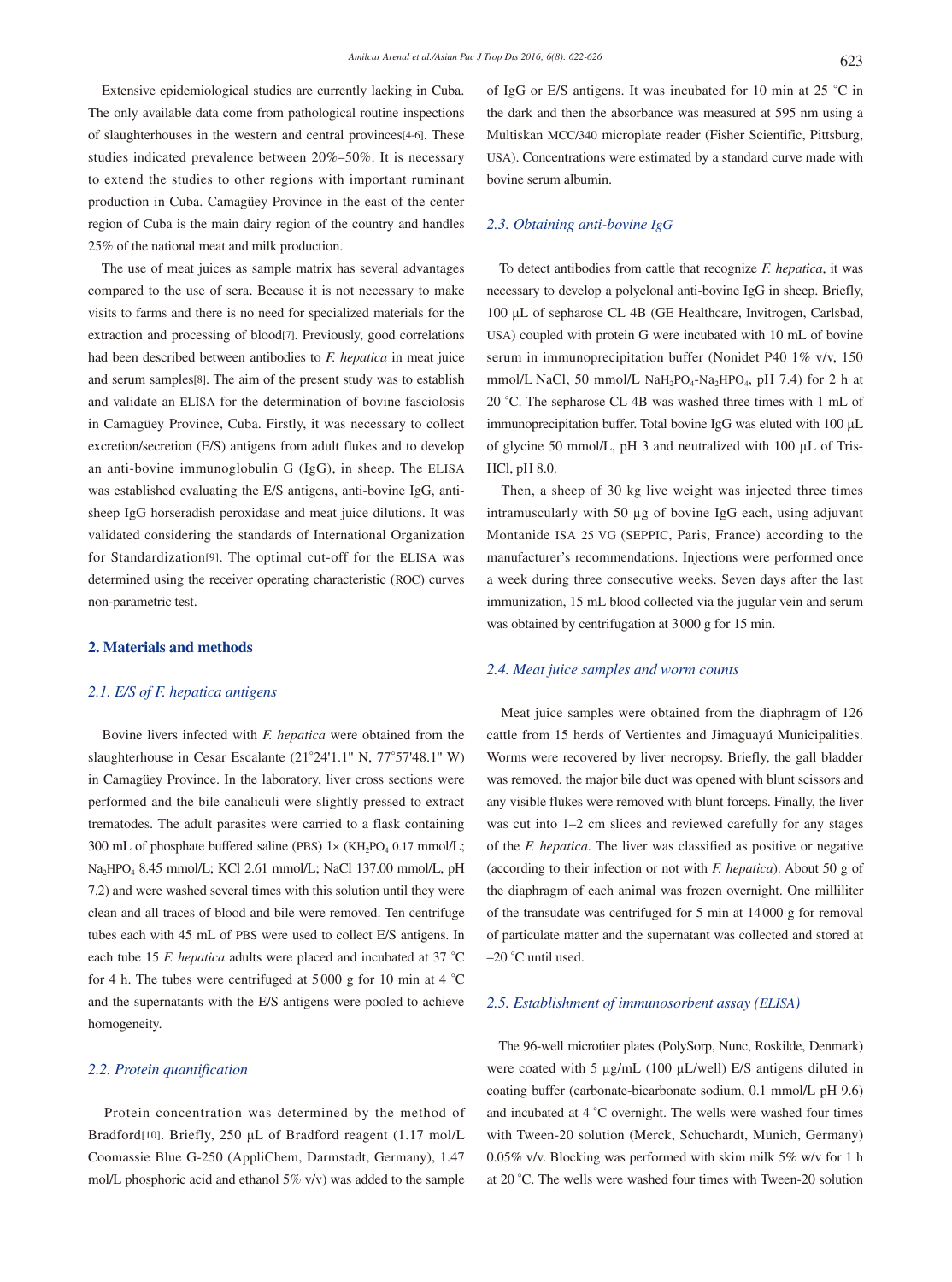0.05% v/v. Meat juice samples (with dilution according to the assay) and controls were applied (100 µL/well) diluted in PBS 1× pH 7.2, always in duplicate, excepted in the precision assay. After incubating plates for 1 h at 20 °C, wells were washed four times with Tween-20 solution 0.05% v/v and the sheep anti-bovine IgG 1:2 000 in PBS 1× was added. The wells were washed four times with Tween-20 solution 0.05% v/v and anti-sheep IgG horseradish peroxidase 1:10 000 (Sigma A3415) was added. The wells were washed four times with Tween-20 solution 0.05% v/v and 2,2′-azino-di[3 ethylbenzothiazoline sulfonate buffer was added and incubated in the dark at 20 °C for 30 min. The optical density (OD) was determined on a microplate reader (Multiskan MCC/340) at a wavelength of 405 nm.

# *2.6. Validation parameters*

#### *2.6.1. Precision*

 Precision was estimated by the coefficient of variation using the meat juice from three animals infected with more than 10 adults of *F. hepatica* and three with no *F. hepatica* found in the liver. The intraassay variation was obtained from 14 replicates of these three animals on the same plate. The inter-assay variation was obtained from 14 replicates of these three animals running on five different days.

# *2.6.2. Recovery*

 Three samples of meat juice from animals infected with *F. hepatica* were diluted 1:2 with meat juice from an uninfected animal. Eight repetitions per sample were performed. The expected value was estimated by linear regression. Recovery was expressed as the percentage of the value and obtained to the expected value [(value obtained/expected value)  $\times$  100%].

## *2.6.3. Linearity and parallelism*

 Three samples of meat juice from animals with a high level of infection with *F. hepatica* were diluted (1:10, 1:20, 1:40, 1:60, 1:80, 1:100) with meat juice from an uninfected animal and pipetted into wells in triplicate. Linear regression was performed for each sample.

## *2.6.4. Sensitivity and specificity*

 To determine the sensitivity and specificity, 126 samples of meat juice (42 negative, *i.e.* no flukes found in the liver and 84 with at least one fluke found) were used. The ELISA was performed and the values obtained from both groups were used in the non-parametric ROC analysis (Graphpad Prism 5.0). The cut-off was obtained based on the value giving the highest sum of sensitivity and specificity and the highest likelihood ratio for a positive test result.

# **3. Results**

The concentration of lots of E/S antigens was 264 µg/mL and 5

µg/mL was selected as the coating E/S concentration (Figure 1). The optimal sheep anti-bovine IgG dilution was 1:2000 (Figure 2).



**Figure 1.** Effect of coating the ELISA plate with different concentrations of E/S protein of *F. hepatica* in the optical relationship (OD of the sample/OD of the PBS, at 405 nm).

---x---: Non-infected animal meat juice; ---•---: Infected animal meat juice).



**Figure 2.** Effect of dilution of anti-bovine IgG in optical relationship (OD of the sample/OD of the PBS, at 405 nm).

-\*---: Animal meat juice without infection of *F. hepatica*; ---•---: Animal meat juice with infection of *F. hepatica*).

 The parallelism test between the lines was generated by plotting OD and the meat juice dilutions indicated a high accuracy of our assay. A meat juice dilution of 1:20 was selected to ensure the lineal rank. No difference between the slopes of the different curves (*P*  $= 0.77$ ) was found (Figure 3) and the range of the coefficient of determination  $(r^2)$  was 0.958 and 0.974.



**Figure 3.** Parallelism test for the ELISA. OD at 405 nm of three samples of animals infected with *F. hepatica*.

 Table 1 shows the repeatability of the positive and negative intraassay and inter-assay controls. The intra-assay coefficient of variation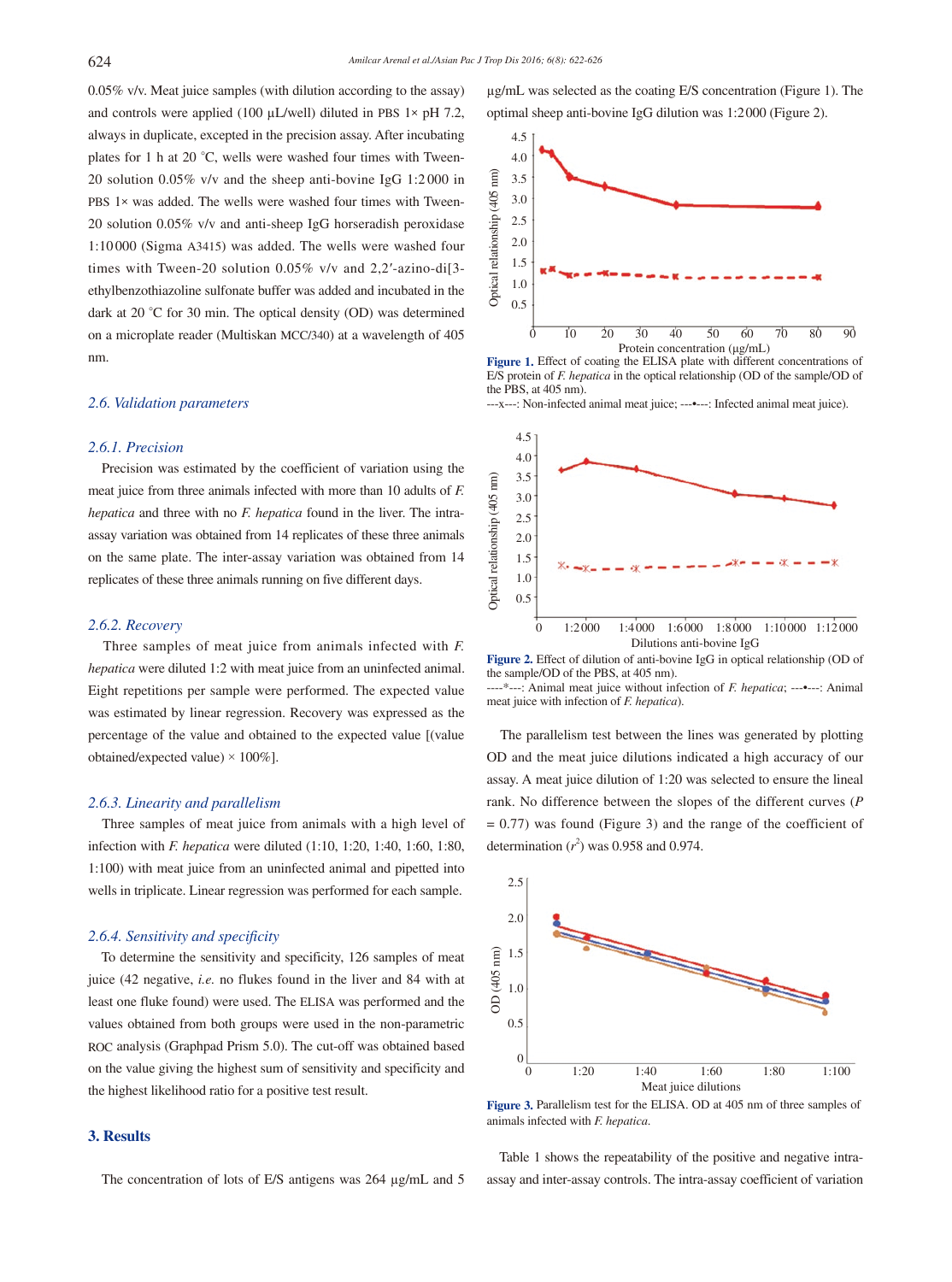was less than 10% in both controls, and the inter-assay coefficient of variation was less than 15%. Table 2 shows the accuracy, where the recoveries ranged between 90% and 100%.

## **Table 1**

Comparison of the intra- and inter-assay variations.

| F. hepatica | Intra-assay $(n = 14)$ |       | Inter-assay $(n = 5)$ |       |
|-------------|------------------------|-------|-----------------------|-------|
| infection   | OD 405 nm              | CV(%) | OD 405 nm             | CV(%) |
| <b>Yes</b>  | $1.698 \pm 0.109$      | 6.44  | $1.488 \pm 0.152$     | 10.23 |
| <b>Yes</b>  | $1.854 \pm 0.157$      | 8.47  | $1.978 \pm 0.254$     | 12.86 |
| <b>Yes</b>  | $1.957 \pm 0.187$      | 9.56  | $2.134 \pm 0.252$     | 11.79 |
| No flukes   | $0.561 \pm 0.046$      | 4.61  | $0.503 \pm 0.075$     | 14.98 |
| No flukes   | $0.457 \pm 0.024$      | 5.42  | $0.493 \pm 0.068$     | 13.78 |
| No flukes   | $0.524 \pm 0.015$      | 2.86  | $0.554 \pm 0.061$     | 10.94 |
| <b>PBS</b>  | $0.414 \pm 0.023$      | 8.05  | $0.386 \pm 0.036$     | 9.26  |
|             |                        |       |                       |       |

Data were expressed as mean  $\pm$  SD.  $\overline{\ }$ : Inter-assay (*n* = 12); CV: Coefficient of variation.

## **Table 2**

Recovery in the accuracy test  $(n = 8)$ .

| Samples | Rank           | Recovery $(\% )$ |
|---------|----------------|------------------|
|         | $92.3 - 99.6$  | $96.4 \pm 4.2$   |
|         | $90.7 - 94.5$  | $92.1 \pm 2.3$   |
| 3       | $91.5 - 100.0$ | $97.3 \pm 8.7$   |

Recovery data were expressed as mean ± SD.

 ROC curve analysis for samples of the positive and negative animals showed that OD cut-off for the ELISA was 0.776 (Table 3) showing 100.00% specificity and 90.91% sensitivity. The likelihood ratio indicated that the absorbance values greater than the cut-off point were 11 times and more likely to have a *F. hepatica* infection. The gray area was found in the narrow range of 0.597 to 0.776.

 The area under the curve (0.959) showed the ability of our ELISA to discern *F. hepatica* infected from non-infected animals.

**Table 3**

Analysis of ROC curves. Sensitivity, specificity and likelihood of a positive test result at different cut-offs.

| Cut-off DO 405 nm | Specificity | Sensitivity | Likelihood |
|-------------------|-------------|-------------|------------|
| < 0.498           | 11.11       | 100.00      |            |
| < 0.547           | 33.33       | 100.00      |            |
| < 0.597           | 44.44       | 100.00      |            |
| < 0.663           | 55.56       | 90.91       | 6.11       |
| < 0.686           | 66.67       | 90.91       | 7.33       |
| < 0.726           | 77.78       | 90.91       | 8.56       |
| < 0.757           | 88.89       | 90.91       | 9.78       |
| < 0.776           | 100.00      | 90.91       | 11.00      |
| < 0.808           | 100.00      | 81.82       |            |
| < 0.845           | 100.00      | 72.73       |            |
| < 0.921           | 100.00      | 54.55       |            |
| < 1.007           | 100.00      | 36.36       |            |

The shadowed lines represent the "gray zone". The darkness of the line represents the selected cut-off for this assay. -: Non detected.

# **4. Discussion**

 The concentration of lots of E/S antigens was higher than 7.293 µg/mL of the E/S products of *F. hepatica* obtained by Farahnak *et al.*[11] to detected superoxide dismutase activity. However, it was lower than 1005 µg/mL of E/S obtained to establish an ELISA for the diagnosis of human fasciolosis[12] and may be due to the high density of *F. hepatica* (2 flukes/mL) used by these authors.

 The effect of coating concentration of E/S antigens was evaluated using the optical relationship at 405 nm from samples and PBS. It was observed that as E/S concentration increased, the optical relationship values from infected animal decreased and mainly due to the increase of the OD background in PBS wells. The coating E/S concentration selected in the present work was similar to 1–10 µg/mL *F. hepatica* antigens that have also been used previously for coating immunoassay plates[13,14]. However, only 0.5 µg/mL was used with E/S in an epidemiological study of *F. hepatica* in dairy cattle and sheep[15,16].

 It was observed that when the dilution of the sheep anti-bovine IgG increased, the difference between optical relationship at 405 nm from samples (infected and uninfected animals) and PBS decreased, mainly as a consequence of the decrease of the signal from the sample of the meat juice from the animal infected with *F. hepatica*. ELISA dilution of anti-IgG to detect bovine fasciolosis was generally between 1:1000 and 1:10000[13-17].

 The present results were similar to the coefficient of variation of intra-assay and inter-assay for an ELISA for haptoglobin protein in pigs, which were 1.70% and 5.10% to 5.97% respectively[15]. Low coefficients of variation in intra- and inter-assay values guarantee repeatability and reproducibility of the ELISA[9].

 The recoveries obtained in the present work are similar with the value recommended by International Organization for Standardization 5725[9]. A recovery between 80% and 120% is generally accepted as a good indication that the assay is suitable for use with the tested sample[16]. This also indicates that the present ELISA was robust enough to cope with meat juice. The high recovery values ensure the accuracy of the enzyme immunoassays[18-22].

 Diagnostic ELISAs by E/S antigen to detect antibodies against *F. hepatica* in cattle have been reported with different sensitivityspecificity [(90% to 100%)–99.3%[12]; 98%–96%[13]; 100%– 98%[23]; 100%–96%[24]]. The assay properties may vary with the population in which it is used[25], but observations in this study are in line with these previous reports. ROC analysis is more accurate to determine the cut-off point than the SD approach[26] and may have further contributed in optimizing the specificity and sensitivity of the ELISA.

 The validated ELISA differentiated the immune responses developed by *F. hepatica*-infected animals from animals not affected by the parasite. The results supported the use of ELISA on bovine meat juice samples. It is concluded that the ELISA is a suitable test for further use in studies towards the epidemiology of *F. hepatica* in Cuba.

## **Conflict of interest statement**

We declare that we have no conflict of interest.